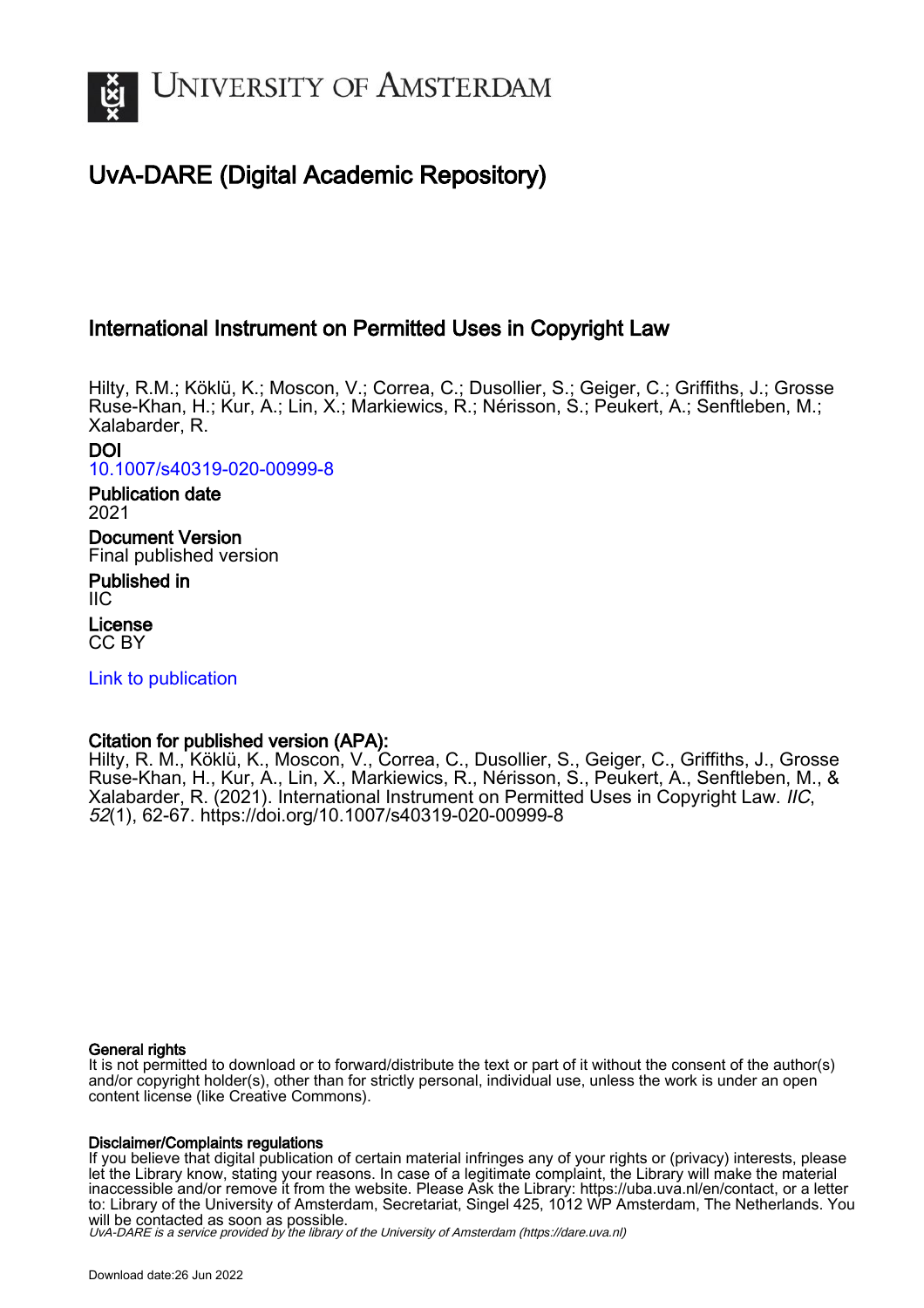

OPINION

# International Instrument on Permitted Uses in Copyright Law

Reto M. Hilty · Kaya Köklü · Valentina Moscon · Carlos Correa · Séverine Dusollier · Christophe Geiger · Jonathan Griffiths · Henning Grosse Ruse-Khan · Annette Kur · Xiugin Lin · Ryszard Markiewics · Sylvie Nérisson · Alexander Peukert · Martin Senftleben · Raquel Xalabarder

Published online: 4 February 2021 © The Author(s) 2021

## Preamble

The Contracting Parties,

recalling

(1) that everyone has the right to take part in cultural life and to enjoy the benefits of scientific progress and its applications, and that creators have the right to benefit from the protection of the moral and material interests resulting from their scientific, literary or artistic productions;

R. M. Hilty

K. Köklü

V. Moscon  $(\boxtimes)$ Project Lead (Drafting); Senior Research Fellow, Max Planck Institute for Innovation and Competition, Munich, Germany e-mail: valentina.moscon@ip.mpg.de

C. Correa

For an introduction to the International Instrument, see the editorial by Reto M. Hilty and Valentina Moscon ''International Instrument on Permitted Uses in Copyright Law – an Introduction'' in this issue of IIC at [https://doi.org/10.1007/s40319-020-01000-2.](https://doi.org/10.1007/s40319-020-01000-2) An annex with explanatory notes is available at [https://www.ip.mpg.de/fileadmin/ipmpg/content/forschung/International\\_Instrument\\_Explanatory\\_](https://www.ip.mpg.de/fileadmin/ipmpg/content/forschung/International_Instrument_Explanatory_Note_2020-12-18.pdf) [Note\\_2020-12-18.pdf](https://www.ip.mpg.de/fileadmin/ipmpg/content/forschung/International_Instrument_Explanatory_Note_2020-12-18.pdf).

Project Lead (Chair); Director, Max Planck Institute for Innovation and Competition, Munich; Professor, Universities of Zurich and Munich (LMU), Munich, Germany

Project Lead (Drafting); Former Research Fellow at the Max Planck Institute for Innovation and Competition, Munich; Qualified Lawyer, Düsseldorf, Germany

Executive Director, South Centre, Geneva; Former Director of the Centre for Interdisciplinary Studies on Industrial Property and Economics Law; Professor, University of Buenos Aires (UBA) – Faculty of Social Sciences, Buenos Aires, Argentina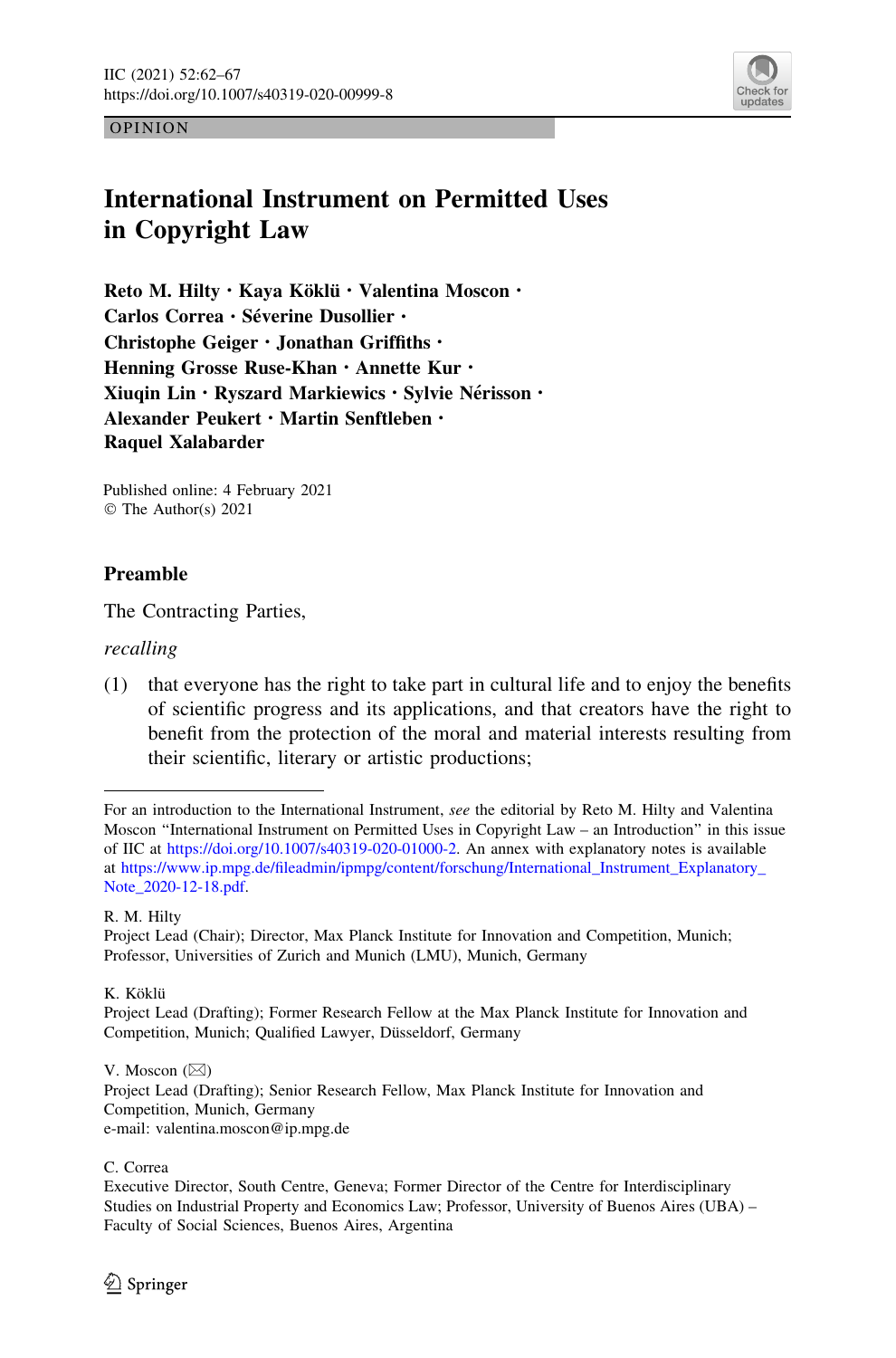- (2) that the encouragement of learning and the pursuit of scientific research, innovation and creativity are indispensable to sustainable human and economic development;
- (3) that the promotion of education, science and the arts is a principal objective of the copyright system;

#### recognizing

4. the importance of copyright protection as an incentive and reward for literary and artistic creation of works, and the need to maintain a balance between the effective protection of right holders and the larger public interest, including, in particular, education, research and access to information;

S. Dusollier

Professor, Sciences Po, Paris, France

C. Geiger

Professor, University of Strasbourg, France; Affiliated Research Fellow at the Max Planck Institute for Innovation and Competition, Munich, Germany

J. Griffiths

Professor, School of Law, Queen Mary University of London, London, UK

H. Grosse Ruse-Khan

Reader in International and European Intellectual Property Law, University of Cambridge Fellow, King's College Cambridge, UK; Co-Director of the Centre for Intellectual Property and Information Law (CIPIL), University of Cambridge, UK; Affiliated Research Fellow at the Max Planck Institute for Innovation and Competition, Munich, Germany

A. Kur

Professor, University of Stockholm and University of Munich (LMU); Affiliated Research Fellow at the Max Planck Institute for Innovation and Competition, Munich, Germany

X. Lin

Deputy Dean, Professor, School of Law, Xiamen University, Xiamen, Fujian, People's Republic of China

R. Markiewics Professor, Jagiellonian University, Cracow, Poland

S. Nérisson

Maître de Conférences – UT Bordeaux Montaigne/IRDAP University Bordeaux, Bordeaux, France; Affiliated Research Fellow at the Max Planck Institute for Innovation and Competition, Munich, Germany

A. Peukert Professor, Goethe University, Frankfurt, Germany

M. Senftleben

Director, Institute for Information Law (IViR), University of Amsterdam, Professor, University of Amsterdam, Amsterdam, The Netherlands

R. Xalabarder

Professor, Universitat Oberta de Catalunya (UOC), Barcelona, Spain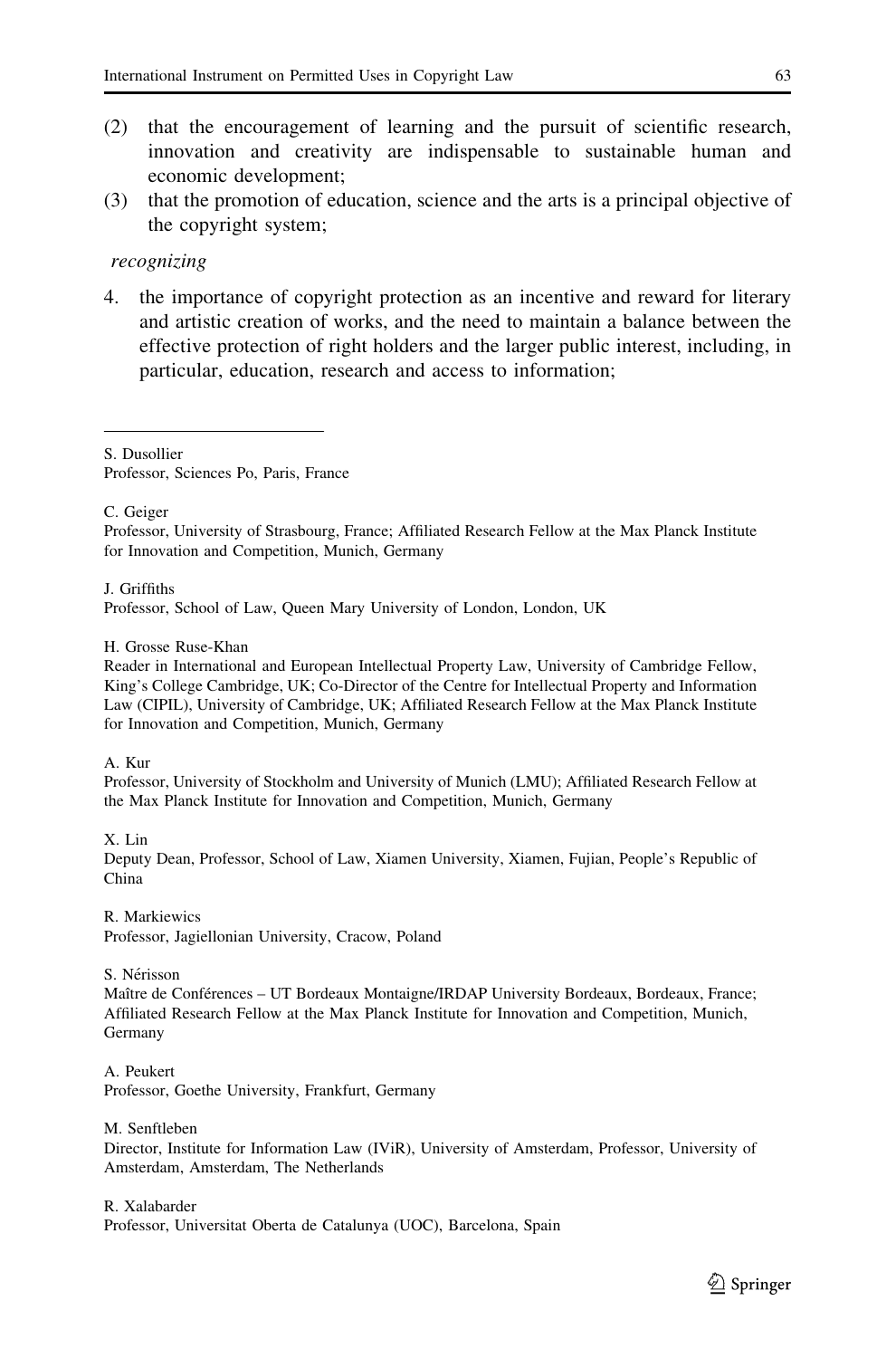- 5. that Contracting Parties have obligations to each other under treaties concerning copyright, and that nothing in this Instrument shall derogate from any such obligations, nor shall it prejudice any rights that a Contracting Party has under any such treaties, except where the exercise of those rights would cause a serious conflict or threat to the objectives of this Instrument;
- 6. that in accordance with Articles 7 and 8 of the TRIPS Agreement and the customary rules of public international law, copyright protection must be implemented in a manner conducive to social and economic welfare, and to a balance of rights and obligations;
- 7. the importance of the Development Agenda recommendations, adopted in 2007 by the General Assembly of the World Intellectual Property Organization, which aim to ensure that development considerations, including a normative framework that is tailored to the development needs of all WIPO Member States, form an integral part of the Organization's work;
- 8. that in using the flexibilities allowed by international treaties on the protection of copyright and related rights, including the flexibilities resulting from a balanced interpretation of the three-step test, Contracting Parties may adopt obligations aimed at achieving the primary objectives of copyright regarding the promotion of education, science and the arts;
- 9. that differences in the availability and scope of copyright-permitted uses in an increasingly interconnected world tend to undermine the attainment of the primary objectives of copyright protection;
- 10. that, in an era of rapid technological change, copyright law must develop in a manner that promotes freedom of competition;

#### therefore desiring to

- 11. further the abovementioned functions and objectives of copyright law;
- 12. exercise and maintain the regulatory flexibility of Contracting Parties in the area of copyright law;
- 13. foster freedom of expression and information and further social, political and cultural objectives by setting out uses of copyrighted works that Contracting Parties shall permit;
- 14. control anticompetitive practices by right holders.

#### A. Permitted Uses

#### I. Freedom of expression and information

- 1. Contracting Parties shall permit uses serving freedom of expression and information to the extent justified by the purpose of the use.
- 2. Such uses shall include those for purposes such as:
	- a) quotation of works which have been lawfully made available to the public;
	- b) reporting of news and other matters of public interest;
	- c) criticism, review, parody and caricature;
	- d) search, organization and analysis of data for information purposes;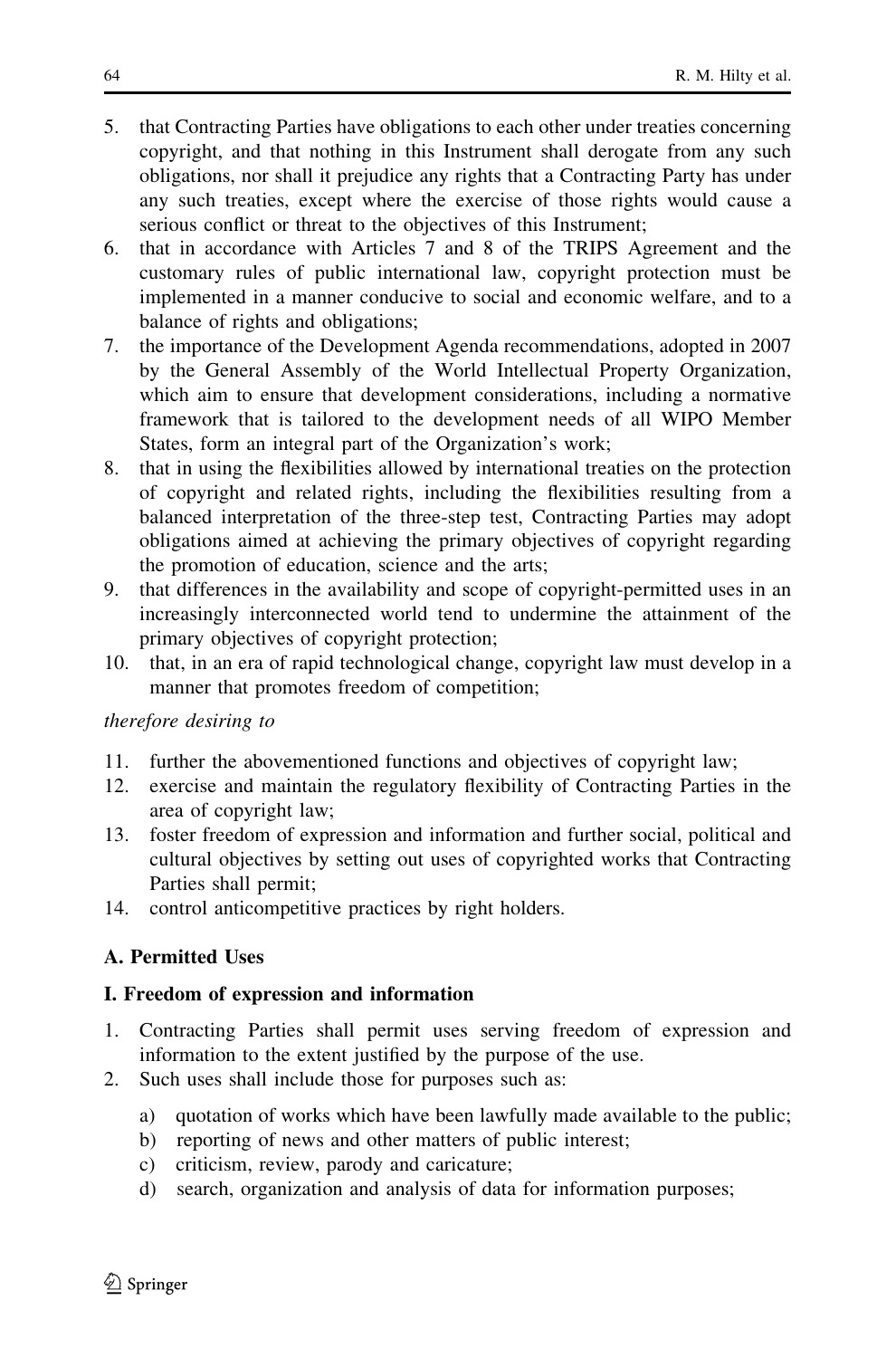e) any utilization of legislative, administrative and judicial works, including international treaties, as well as official translation of such works.

## II. Social, political and cultural objectives

- 1. Contracting Parties shall permit uses serving social, political and cultural objectives to the extent justified by their purpose.
- 2. Such uses shall include those for purposes such as:
	- a) private utilization;
	- b) benefiting persons with disabilities;
	- c) education;
	- d) research;
	- e) preservation or restoration of works, by libraries, museums and archives;
	- f) reproducing and making available to the public of orphan works by libraries, museums and archives;
	- g) ensuring public security and the proper performance of administrative, parliamentary or judicial proceedings.

## III. Use of software

Contracting Parties shall permit the use of software for purposes such as:

- a) enabling the proper functioning of a computer program in accordance with legitimate uses for which it was acquired;
- b) testing and reverse engineering;
- c) enabling interconnection and interoperability of products offered, or used for provision of services, on derivative markets.

## IV. Uses with minimal significance

- 1. Contracting Parties shall permit uses with minimal significance.
- 2. Such uses shall include but are not limited to
	- a) incidental uses of a work in another work or material;
	- b) temporary uses which are necessary to enable a lawful use;
	- c) any other uses which have minimal or no independent economic significance.

## V. Free circulation

- 1. Contracting Parties shall ensure that further circulation of goods is not unduly impeded by copyright.
- 2. In particular, if copies of a protected work are made available in tangible form or on data carriers by the right holder or with the right holder's consent, it shall be permitted to
	- a) re-sell such copies within the territory where they were subject to an authorized sale;
	- b) offer such copies for public lending by public service institutions.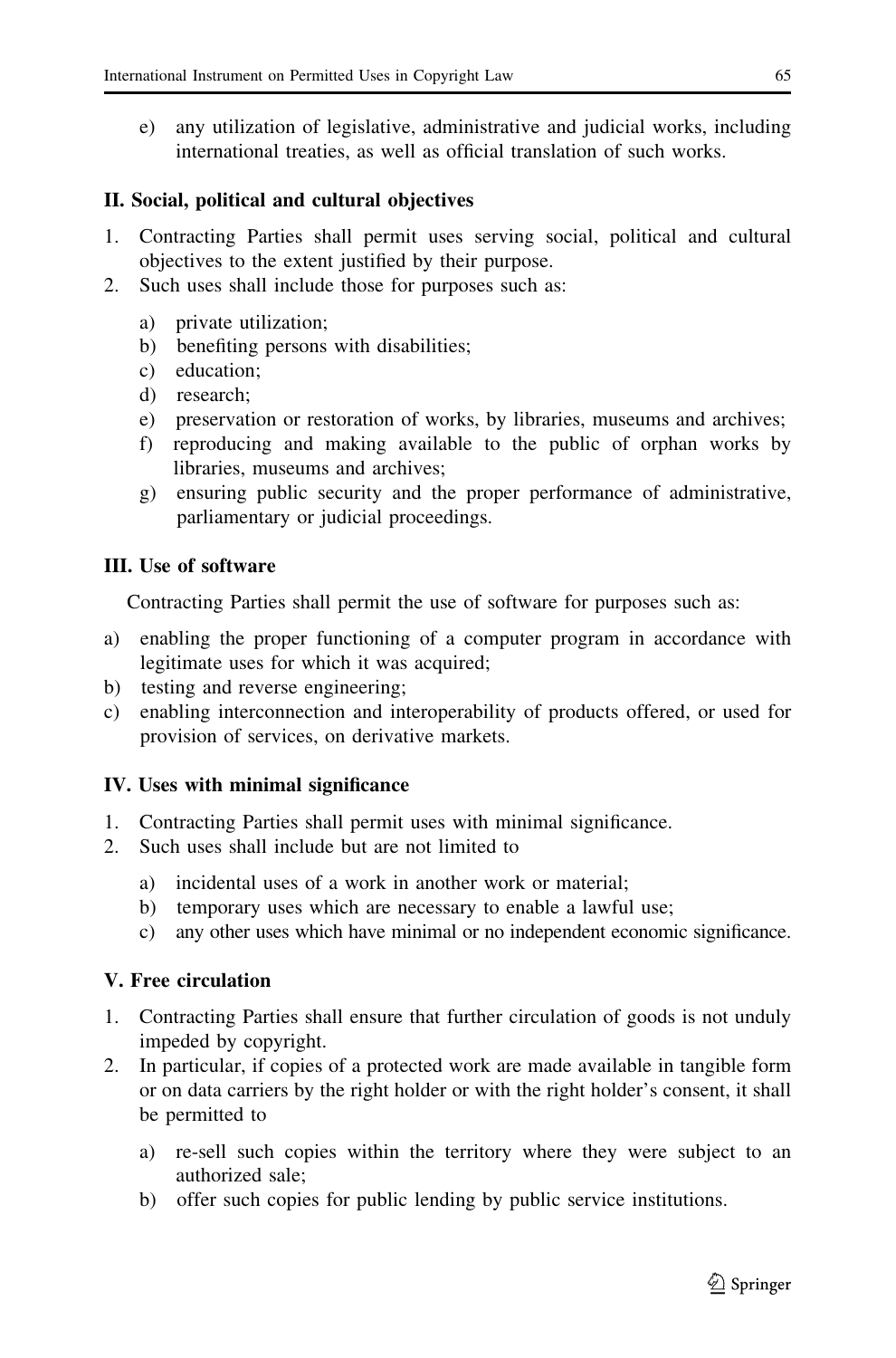## B. General Principles of Implementation

## I. Effectiveness

- 1. Contracting Parties shall adopt the measures necessary to ensure the effective application of this Instrument.
- 2. Nothing shall prevent Contracting Parties from determining the appropriate method of implementing the provisions of this Instrument within their own legal system and practice.

## II. Three-step test

- 1. Contracting Parties agree that it shall be a matter for legislation of Contracting Parties to permit uses in certain special cases, provided that they do not conflict with a normal exploitation of the work and do not unreasonably prejudice the legitimate interests of the right holder (''three-step test'').
- 2. The conditions in B.II.1. shall be considered as a whole in a comprehensive overall assessment and must be interpreted in a manner that respects the legitimate interests of third parties, including interests deriving from human rights and fundamental freedoms, interests in competition and other public interests, notably in scientific progress and cultural, social or economic development.
- 3. In assessing whether the extent of permitted use complies with the conditions in B.II.1., Contracting Parties shall in particular take into account
	- a) any remuneration or compensation provided to the right holder;
	- b) the type of right holder;
	- c) the type of work;
	- d) the remaining term of protection;
	- e) the commercial or non-commercial nature of the use;
	- f) the market situation; and
	- g) the extent to which the creator and the source are mentioned.
- 4. The scope of permitted uses shall be interpreted according to their purposes.

## III. Technological protection measures

Contracting Parties shall take appropriate measures to ensure that legal protection and effective legal remedies against the circumvention of effective technological measures do not prevent beneficiary persons from enjoying the permitted uses provided for in this Instrument.

## IV. No contracting out

Contracting Parties shall ensure that contractual terms in agreements between right holders and users do not unreasonably impede the benefits of permitted uses according to this Instrument.